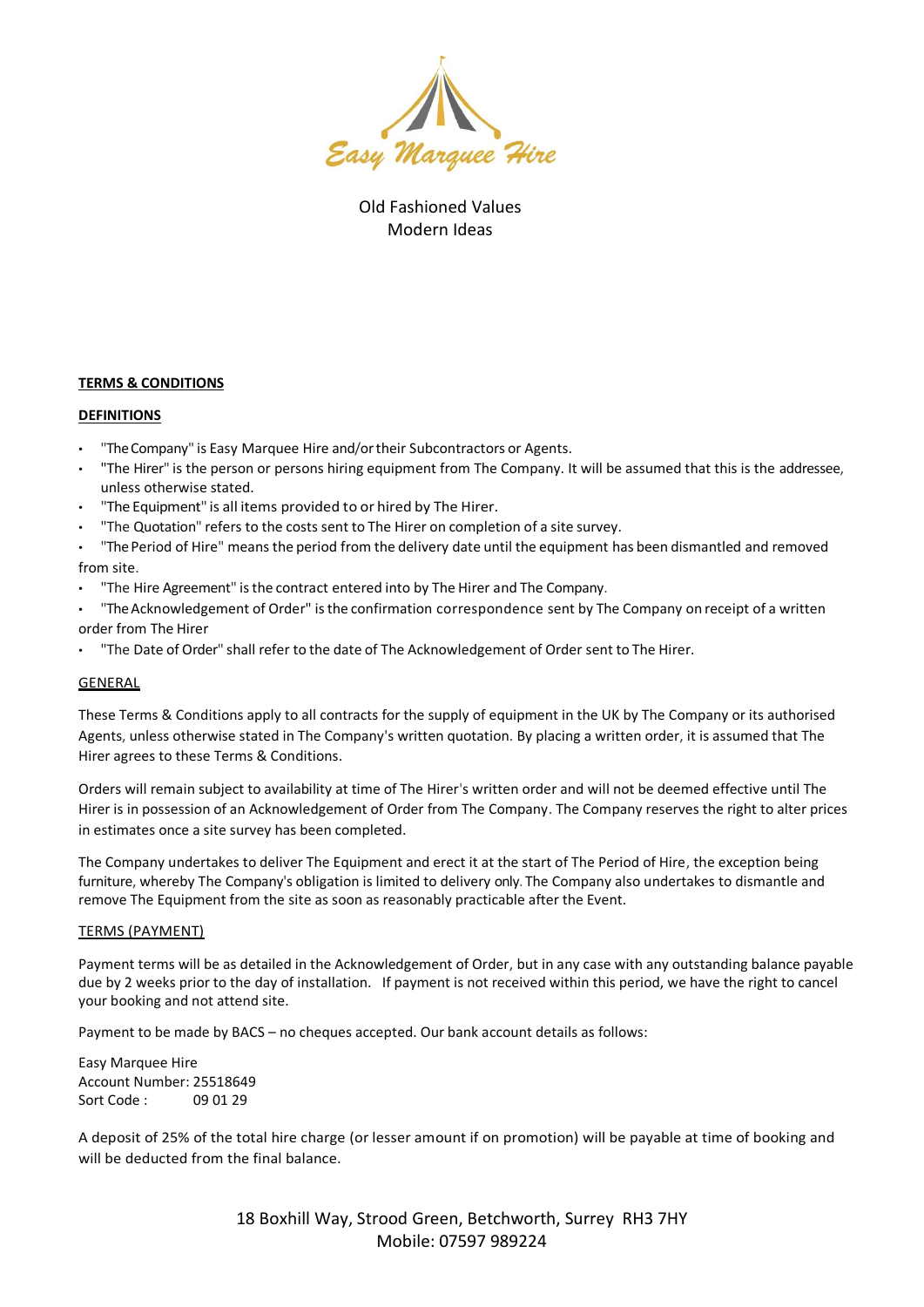| In the event of cancellation, the following charges will apply: |                                 |
|-----------------------------------------------------------------|---------------------------------|
| Cancellation between The Date of Order and 14 days prior to     |                                 |
| the commencement of The Period of Hire                          | 25% of the total charge         |
| Cancellation between 13 and 7 days prior to the commencement    |                                 |
| of The Period of Hire                                           | <b>50%</b> of the total charge. |
| Cancellation within 6 days prior to the commencement of         |                                 |
| The Period of Hire                                              | 100% of the total charge.       |
|                                                                 |                                 |

## SITE CONDITIONS

Unless otherwise stated, hire charges quoted assume that there is a firm level site, not impervious to fixings, on which to erect The Equipment. It is also assumed that there is a suitable access road adjacent to the site, free from overhead obstructionfor The Company's vehicles and that a clear route (not through your home) will be available from the vehicle to the position of the marquee. The company reserves the right to charge for any long carry resulting from inadequate access or delays on site due to other parties.

#### HIRERS RESPONSIBILITIES

It is the responsibility of The Hirer to provide The Company with a plan showing where he/she requires The Equipment to be erected, or alternatively have a representative on the site for that purpose. A charge will be made for any waiting time incurred as a result of The Hirer failing to fulfill his/her responsibilities.

The Hirer is also responsible for obtaining any site or parking permits that may be necessary. Also responsible for insuring there is parking for the company vehicles at the site address.

The Company cannot be held responsible for any damage to, or interruption with, gas or water pipes, electricity or other cables, sewers or drains, or other services or structures on or under the ground unless clearly marked on any plan given to The Company or marked on the site by The Hirer.

The Hirer shall be wholly responsible for all goods hired from The Company during The Period of Hire, including losses due to theft or burglary. The Company has insured the equipment on The Hirer's behalf against the following perils: storm & tempest, fire & flood, vandalism and accidental loss or damage. The premium rate and excess of this Damage Waiver will be as stated on The Quotation and The Acknowledgement of Order. The Hirer will remain responsible for and will indemnify The Company against any loss of or damage to all hired Equipment resulting from their negligence, or for loss of The Equipment due to theft. This includes any damage to any of the Hirers property from cigarette/scorch marks made by naked flames/hot ash. Any damage caused will be charged at the full amount to replace with new.

The Hirer is responsible for providing facilities for The Companies employees during the whole of the erection/dismantling process. If this is deemed an impossibility then the Hire could incur charges for the temporary supply of facilities.

## THIRD PARTY LIABILITY

The Company will not be responsible for, and The Hirer shall indemnify The Company against, all claims for injury to persons, or loss of, or damage to property, however caused, unless it can be proven that such injury or damage resulted from faulty materials, workmanship, or negligence on the part of The Company.

## FORCE MAJEURE

Whilst every effort will be made by The Company to fulfill all orders, The Company shall not be responsible for the noncompletion of orders due to causes beyond The Company's control.

#### **IN THE CASE OF A PANDEMIC**

The Company fully understands that the Pandemic situation is changing at all times and is out of everyone's control. If a marquee is booked for an event with the deposit already paid, then the deposit is fully refundable or transferrable to a future date (provided that the Company has availability) if the event is being cancelled due to Government Guidance only. If the booking is cancelled by the Hirer due to their circumstances and not Government Guidance then the deposit will be retained by The Company.

If the balance has been paid by the Hirer but the marquee not yet installed, and the Government Guidance states that events cannot go ahead then the full amount will be refunded or transferred to a future date (if The Company have

> **Easy Marquee Hire, 18 Boxhill Way, Strood Green, Betchworth RH3 7HY e-mail: info@easymarqueehire.co.uk**